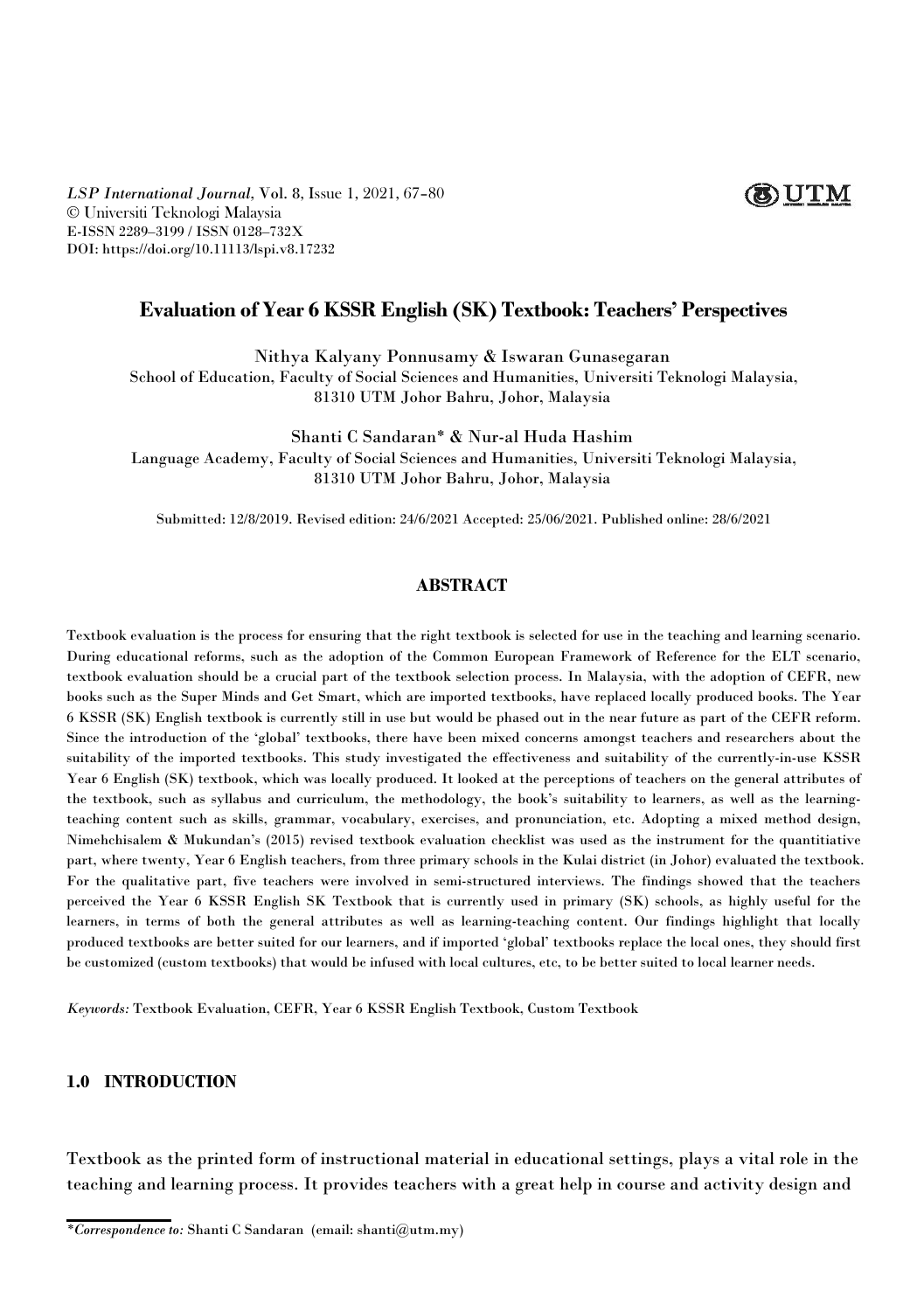becomes the main reference for teachers in the classroom due to several reasons. First, the textbook is comparatively easy to find and commercially, as wellas officially provided. Second, it gives a clearer view and a road map for learners to perform their expected behavior (Renandya, 2002). Third, the textbook guides teachers to prepare the lesson (Brown, 2000). Lastly, the textbook can be easily adapted depending on the sdents' level and needs. Thus, with so much importance being given to textbooks, teachers need to bemore informed and involved in the process of selecting and utilising the textbook for maximum benefit for students. To this end, textbook evaluation has become a necessity for teachers and curriculum designers as a reference for refining or modifying textbooks.

According to Mukundan & Kalajahi (2013) in the education ecosystem, a good choice of material is essential in producing competent language learners and thus, textbook is a main guide and source for teachers. Hence, textbook evaluation is a means to ensure that the components and elements of the textbook are effective and suitable from the cover, right up to the contents. As the number of textbooks keep on increasing in the market, selecting the right textbook is very crucial for the teaching and learning process (Cunningsworth, 1995). This means that a quality textbook is very crucial as it can determine the success or failure of a teaching and learning (Mukundan *et al*., 2011). Sadly, many textbooks are chosen without detailed analyses and usually being bought because of a prestige author or publisher (McGrath, 2002). Highest preference will be given to books printed in colours with catchy covers or top-selling textbooks used in many other locations (McGrath, 2002 and Tomlinson, 2008). Textbooks for ELT are also selected based on educational reforms. One such change that has taken place globally, is the implementation of the Common European Framework of Reference for Languages (CEFR).

The CEFR was formulated in 2001 and designed to establish international standards for foreign language education to cater to the needs of language learners as well as academics and other professions related to assessment, teaching and learning of languages. CEFR describes quite thoroughly what language learners are required to accomplish to communicate using a language. Language users are clustered into three main groups: Proficient users (levels C1 & C2), Independent users (levels B1 & B2) and Basic users (levels A1 & A2). Detailed descriptors of what learners are able to do are known as the "can do" statements for listening, writing, readings and speaking skills.

#### (Mohamad Uri & Mohd Abd Aziz, 2018, p.168)

In Malaysia, the introduction of the CEFR was a move to not only improve the proficiency of students, but it was also to elevate the proficiency of the English Language teachers. While the CEFR implementation saw various measures such as the upskilling of the English Language teachers, this has also led to the adoption of internationally produced CEFR aligned textbooks to replace the current-in-use locally produced textbooks. The adoption of the CEFR aligned textbooks has taken place in stages. Books such as Super Minds, Get Smart Plus 3 have been introduced for Years 1, 2 and 3. Many, especially teachers, have since criticised the use of the globally produced textbooks as being not suitable for local use especially in terms of for example, cultural content, as the new textbooks are based on international cultural elements (Mohamad Lukman Al Hadi & Parilah Mohd Shah, 2020). Various studies have since been conducted on the suitability of the globally produced textbooks and the mixed perceptions of teachers as wellas some limitations of the textbooks (e.g., Mohamad Uri & Mohd Abd Aziz (2018); Mohammad Din & Yamat, (2020); Johar & Abdul Aziz, (2019). These studies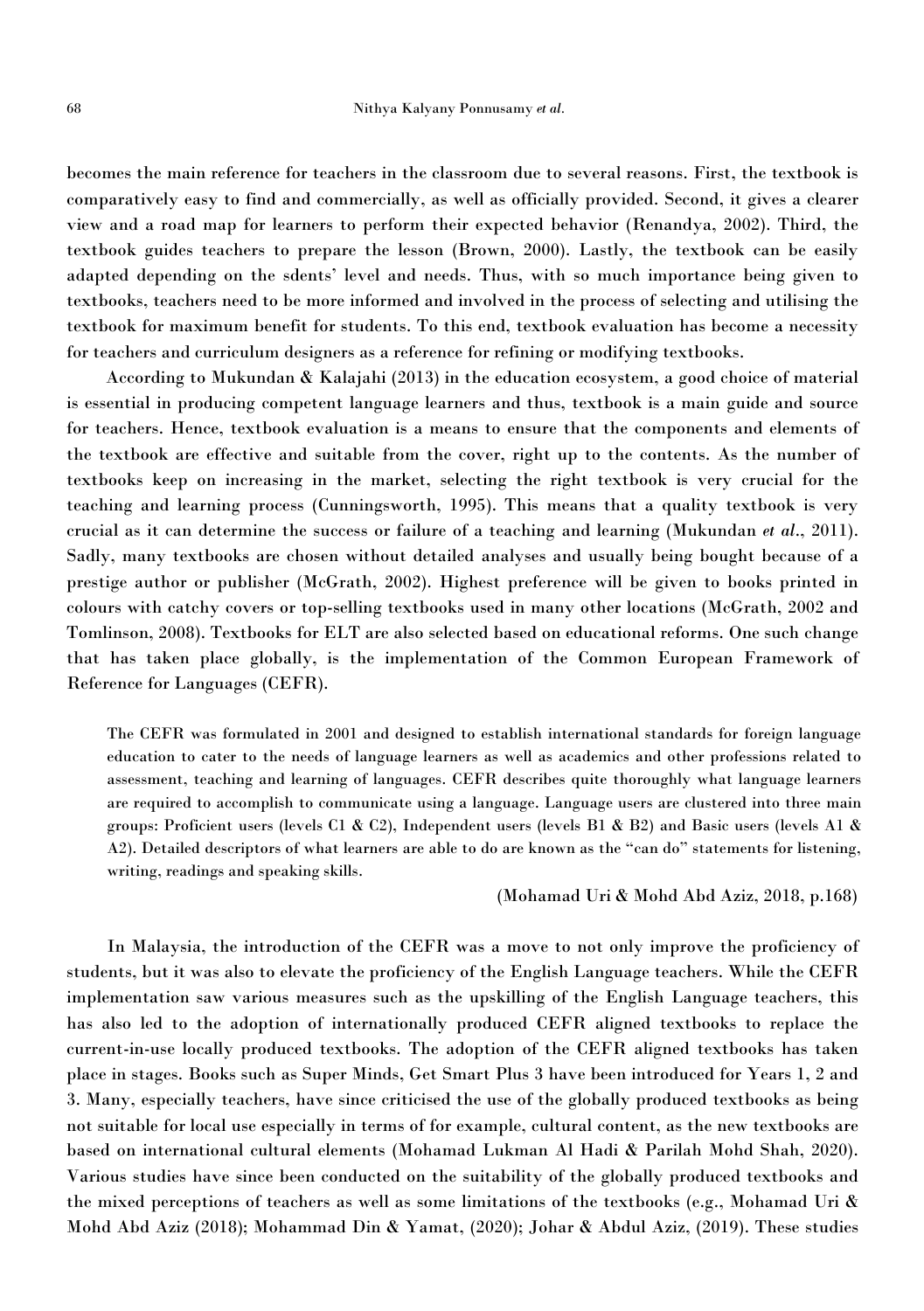also highlighted the importance of teachers' perceptions about the effectiveness of the textbooks that are in use.<br>In following such views, the current study was conducted to investigate the effectiveness and

suitability of the currently-in-use KSSR Year 6 English SK textbook from the point of view of teachers, in terms of the general attributes of the textbook in relation to syllabus and curriculum, the methodology, the book's suitability to learners, physical and utilitarian attributes, and efficient outlay of supplementary materials and learning-teaching content focusing on four the main major skills which are grammar, vocabulary, exercises, and pronunciation. The KSSR Year 6 English textbook is one of the textbooks that would be phased out soon and replaced with the internationally produced CEFR aligned textbooks such as Get Smart. Despite the textbook being phased out, it is still important to find out how Malaysian teachers perceived of the textbook to understand the effectiveness, strengths, and weaknesses of the textbook. The findings would be valuable to textbook developers, administrators, and policy makers, and especially teachers themselves, who could take up the task as textbook developers.

## **2.0 TEXTBOOK AS AN INSTRUCTIONAL MATERIAL FOR TEACHING & LEARNING**

In the teaching and learning process, instructional materials are vital to the sustenance of language instructions. Richards (2001) concluded that many language programmes in the world could not happen without the presence of commercial materials. Adding on, Tomlinson (1998) claims that materials are mainly meant to help learners develop their knowledge and give them chances to practice language use. Sheldon (1988) has defined 'textbook' as a specially made learning aid for language learners in improving their aural, oral, and linguistic competence. Neill (1982) describes a textbook as a map and tangible outlines which are organised in a flexible way to assist the language learning to happen. The teaching learning process is like a ride which u s es textbooks as a guideline to achieve its goals and the guideline delivers some ideas that should be accomplished during this knowledgeable ride. Apart from being a languagelearning tool, the textbook is also used in assisting teachers in the teaching and learning process (Neill, 1982 and Ur, 1996). Tomlinson (1998) and Masuhara (2010) concluded that the learner's book was attached with some supporting materials like an activity book while teachers were supplied with a textbook and a teacher's guide as a supplementary material for them as well. The textbook has played an essential role in English Language Teaching (ELT) & English as a Second Language (ESL) classrooms all over the countries (Williams, 1983). The essential need for textbooks in ELT & ESL classrooms is so vital that they have become a widespread element in ELT teaching (Torres, 1995) and are essential to any ELT program (Sheldon, 1988).

Although textbooks play an important part in language classrooms, Richards (2001) states that debates have been circulating on the actual role of textbooks in EFL and ESL settings in relation to their limitations. Torres (1995) claims that as a world-wide component in all ELT classrooms, any teaching and learning situation will not be complete without a textbook. Similarly, Ur (1996) stresses on the explicit framework that textbook provides, which guides teachers and learners in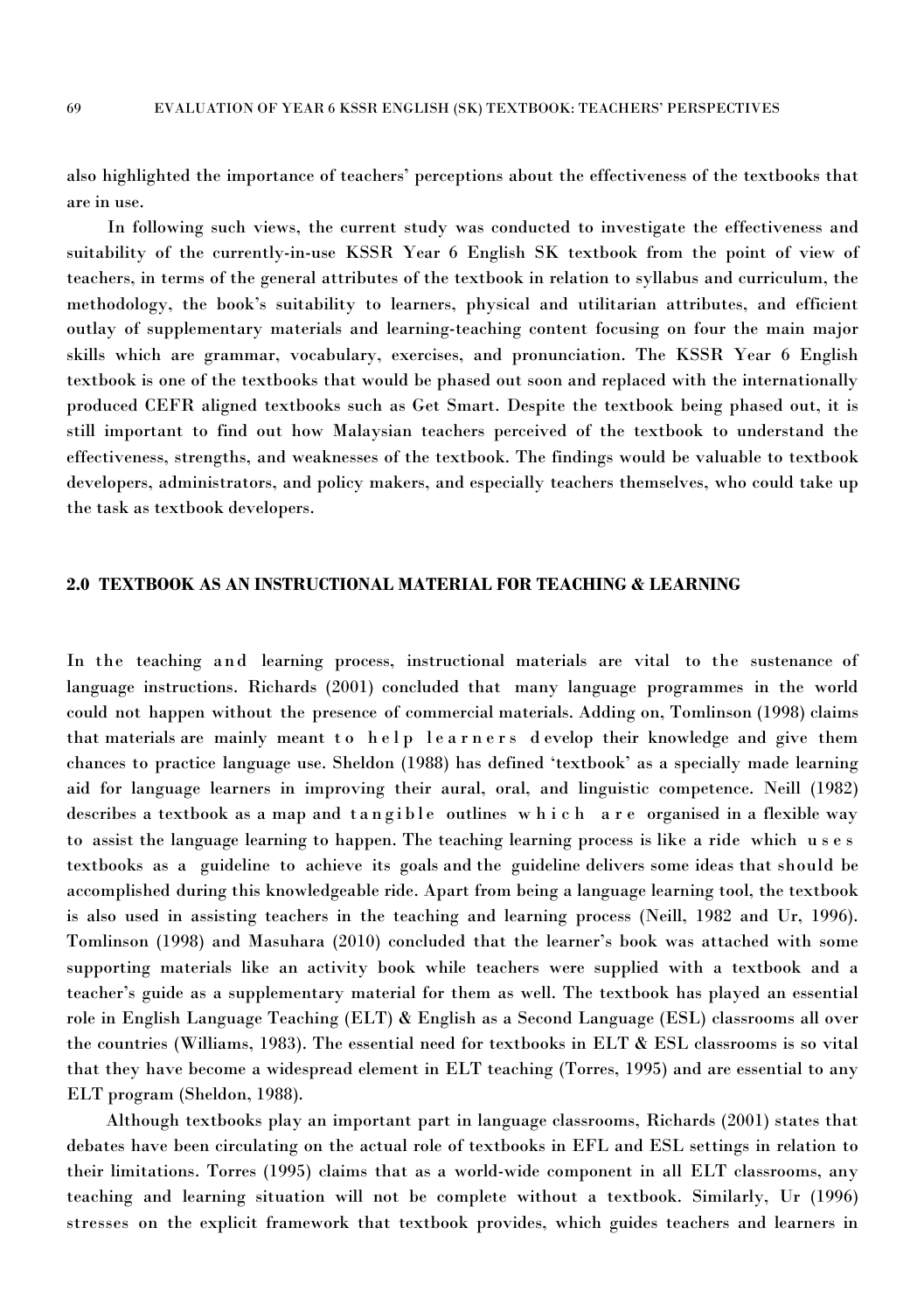their learning progress. She also reports that textbooks are a much morereasonable tool compared to other tools such as learning kits or computer software. Byrd (2001) proposes a good textbook only needs to fit into at least three components. These comprise proper curriculum and texts, students and texts, and teachers and texts. To fulfil the first aspect, textbook designers need to consider aspects of curriculum in a broader and smaller educational context. Next, to suit between teachers and texts, the textbook should cater the aspect of expressive content, understandable example, various and achievable activities, and interesting outlay of a textbook. Lastly, to fit between students and texts, textbook should have attractive contents, suitable example based on students' levels, various activities, and presentation.

Many studieshave been conducted on ELT materials and textbook evaluation in different levels from primary, secondary and university levels. Each study has been conducted with different purposes and instruments. In some countries English Language teaching is based entirely on the prescribed language course books and even experienced teachers must rely on the textbooks due to several reasons. The ELT course books serve as the content for language teaching and are strictly followed in developing the tests for the examinations. A study by Kırkgöz (2009), found that the three evaluated English textbooks currently used by grade 4 classes in Turkish primary schools were designed in relation to meet the Turkish Ministry of Education's (MNE) curriculum objectives to meet the young learners' desires and interests. Both teachers and students answered 37 items in a textbook evaluation list and responded positively towards the usage of the textbook in terms of language content, layout and design, methodology and skills available in the textbook. The students also agreed that the textbook was beautifully illustrated and colourful and suited their level of proficiency. Yuasa (2010) evaluated English textbooks which were currently being used in Korea and Japan in relation to focus on the materials in the textbooks. The findings show that both countries enforced the learners to be interested in the English language by using interesting topics, issues, and eye-catching pictures and images. The only difference is the in the Japanese context, the English language is introduced to indulge the learners in a foreign culture and society while motivating them to use and communicate in the language. In the Koreans context, the objective for learning English is to express themselves and exchange views and ideas.

Ministry prescribed textbooks are a very important feature of the Malaysian ELT scenario. In recent years, with reforms in the ELT scenario, many changes have taken place in relation to textbooks. The most recent in the adoption of the Common European Framework of reference in ELT and the introduction of imported textbooks. This reform has led to more researchers focusing on the evaluation of currently used textbooks as well as the newer imported ones. For example, Takal et. al., (2021) looked at the newly introduced Get Smart Year Three textbook. The findings based on teachers' perceptions stated that the textbook is very useful but needs improvements as it lacks creativity in illustrations, sentence and paragraph structures in the writing part and challenging vocabulary use, has difficult words in the grammar explanations, and importantly it caters to a different culture than that of the learners. Others have investigated both the new and the previously used textbooks. Abdul Rahim & Jalalian Daghigh (2019) raised the issue of whether the new imported textbooks meet local learner needs in terms of the cultural content. Their study looked at both the locally developed textbook for Form 1 students and the imported one used, namely Pulse 2. Their findings showed that the locally produced textbook's intercultural content, and the cultural spectrum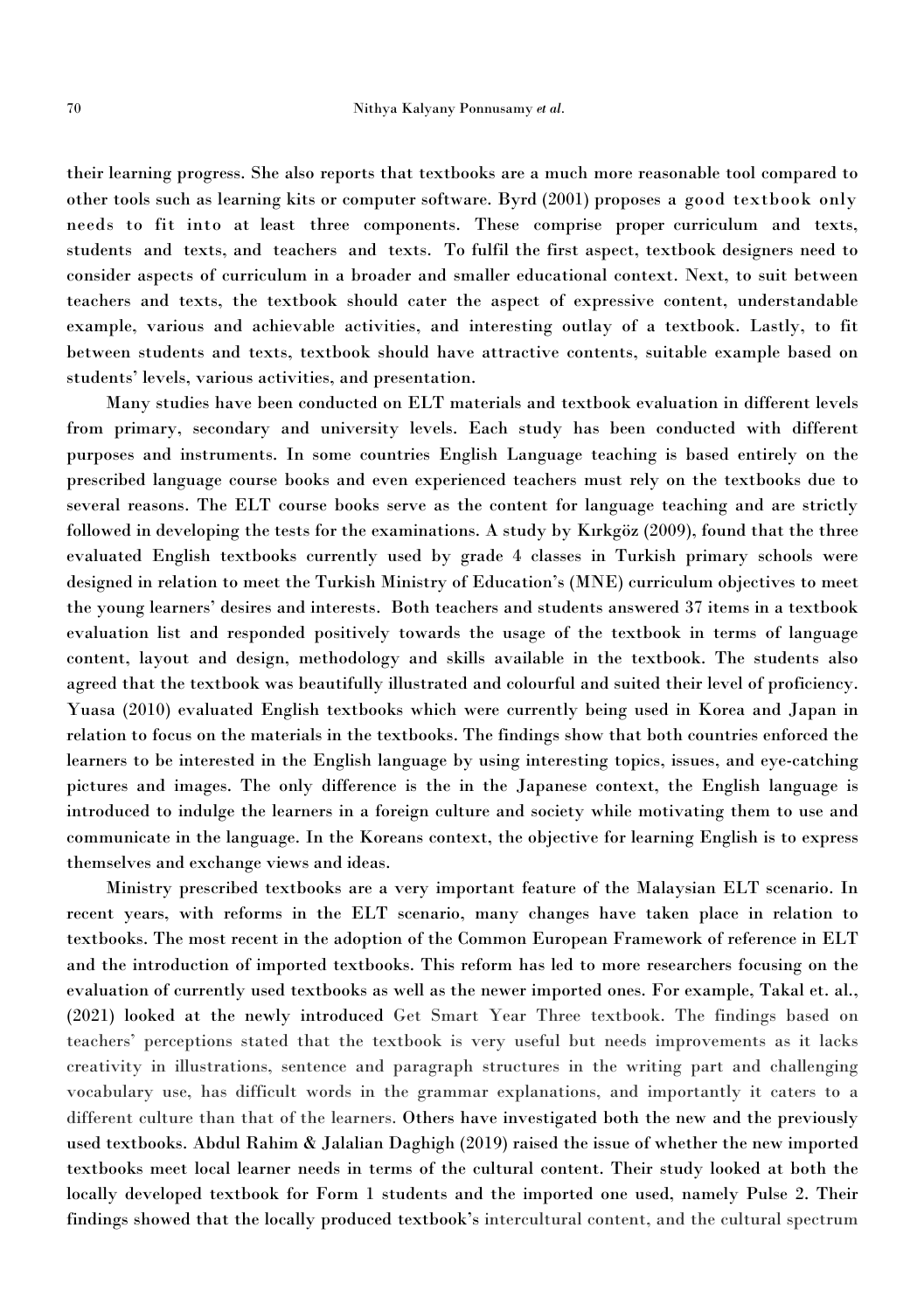is more in line with the objectives of intercultural communications competence (ICC). They concluded that replacing local textbooks with imported textbooks may not be in the best interest of Malaysia's goals on ELT. These studies highlight the importance of textbook evaluation for a better understanding of the suitability of textbooks and more so, of textbooks prescribed by the Ministry of Education. We extend upon such studies and investigate the perceptions of teachers who have been using the KSSR Year 6 English textbook.

#### **3.0 METHOD**

This study utilised a mixed method design which involved gathering quantitative and qualitative data to obtain a better understanding of the teachers' perceptions. The instrument for the quantitative part of the study is the modified and updated textbook evaluation checklist by Nimehchisalem & Mukundan (2015), where validity and reliability had been tested. The checklist is a 39-item instrument, that follows a five-point Likert style scale, in which  $0 =$  'never true';  $1 =$  'rarely true'; 2= 'sometimes true'; 3= 'often true'; 4='always true'; NA = non applicable. The checklist is divided into two main themes, namely I. General Attributes and II. Learning-Teaching Content. The main themes are further divided into subthemes with corresponding number of items. Under General Attributes, five subthemes include: A. The book in relation to syllabus and curriculum (items 1, 2), B. Methodology (Items 3, 4), C. Suitability to learners (Items 5, 6), D. Physical and utilitarian attributes (Items 7, 8, 9), E. Efficient layout of supplementary materials (Items 10, 11, 12). The Learning- Teaching Content is divided into nine subthemes, namely, F. General Content (Items 13,14,15,16,17); G. Listening (Items 18,19,20); H. Speaking (Items 21,22); I, Reading (Items 23,24,25); J. Writing (Items 26,27); K. Vocabulary (Items 28,29,30,31); L. Grammar (Items 32, 33); M. Pronunciation (Items 34,35); N. Exercises (Items 36,37,38,39).

Twenty, Year 6 English teachers, from three primary schools in the Kulai district (in Johor) were selected to evaluate the textbook based on a textbook evaluation checklist provided to them. To enhance the quantitative findings, five teachers were selected for the qualitative data via semi structured interviews. Teachers selected are between  $25 - 41$  years of age, with a minimum of five years' experience of teaching year 6 pupils. All the teachers have at least a bachelor's degree in English Language education or have attended aone-year training at a localteachers' training college. The twenty teachers evaluated the KSSR Year 6 textbook based on the checklist provided to them. The data collected from the checklist was tabulated in the LibreOffice 5.0 Software according to the subthemes. The mean and standard deviation were then derived for every subtheme evaluated. Nimehchisalem & Mukundan (2015, p. 768-9), have also provided an interpretation guide. The twenty teachers used the checklist to evaluate the textbook by assigning a value of 0 to 4. The researchers then add up the scores to calculate the total score, then divide this by the total number of items (i.e., 39). Thus, a value of  $\leq 20\%$  is regarded as 'negligible',  $20\% - 40\%$  as 'low',  $40\% - 70\%$  as 'moderate', 70%-90% as 'high' and >90% as 'very high'. For the qualitative data, five teachers were interviewed. Eight questions about the sufficiency, suitability, learning-teaching content, and English language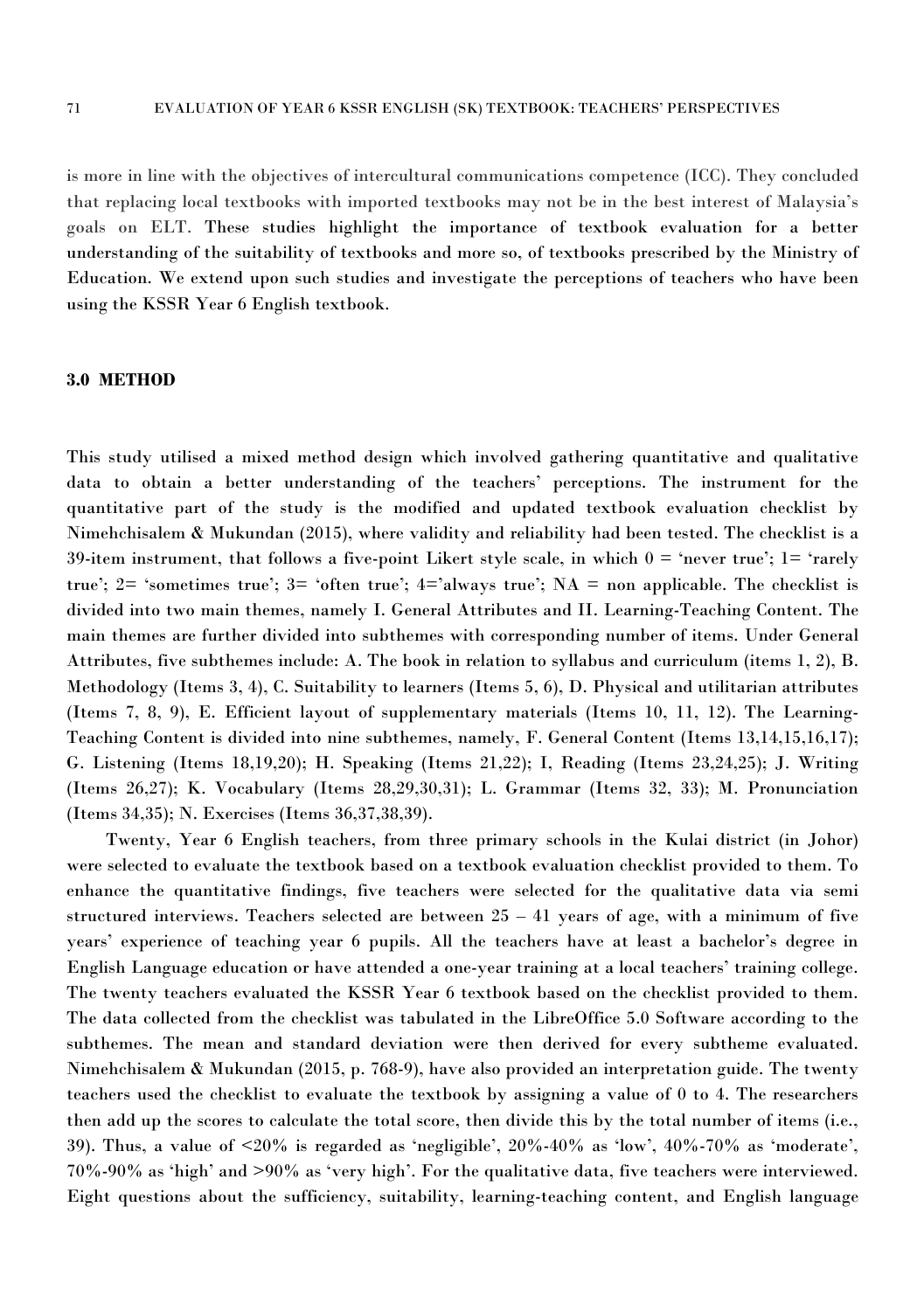skills were asked. The responses from the participants were recorded, transcribed, and coded into relevant themes for interpretation.

## **4.0 RESULTS AND DISCUSSION**

The findings of both the quantitative and qualitative data are discussed in this section. The study aimed to investigate the effectiveness and suitability of the currently-in-use KSSR Year 6 English SK textbook from the point of view of teachers, in terms of the general attributes and learningteaching content. In the following subsections, we start with the findings from the textbook evaluation checklist followed by semi structured interviews.

#### **4.1 Teachers Perceptions about the Suitability of the KSSR Year 6 Textbook (Quantitative Data)**

Table 4.1 indicates the distribution of frequency and percentage of respondents' scores for the evaluated textbook based on the 39-item checklist. It shows that most of the respondents chose a score of 3 or 4 for the items. This clearly indicates that the evaluated textbook comprises all the items that should be in a good textbook. The teachers' evaluation showed that the new textbook covered all the important aspects of a good textbook as mentioned by Byrd (2001).

**Table 4.1** Frequency and Percentage Distribution, Mean & SD of Checklist Items

| $0 =$ Never true     | $3 =$ Often true       |
|----------------------|------------------------|
| $l =$ Rarely true    | $4 \equiv$ Always true |
| $2 =$ Sometimes true | $NA = Not$ applicable  |

| <b>Checklist Items</b>                                              | Never<br>True<br>(0)<br>$\frac{0}{0}$ | Rarely<br>True<br>(1)<br>$\frac{0}{0}$ | Sometime<br>True<br>(2)<br>$\frac{0}{0}$ | Often<br>True<br>(3)<br>$\frac{0}{0}$ | Always<br>True<br>(4)<br>$\frac{0}{0}$ | <b>Not</b><br>Applicable<br>$\%$ | Mean | <b>SD</b> |
|---------------------------------------------------------------------|---------------------------------------|----------------------------------------|------------------------------------------|---------------------------------------|----------------------------------------|----------------------------------|------|-----------|
|                                                                     |                                       | I. General attributes                  |                                          |                                       |                                        |                                  |      |           |
| A. The book in relation to syllabus and<br>Curriculum               |                                       |                                        |                                          |                                       |                                        |                                  |      |           |
| 1. It matches the specifications of the<br>syllabus.                | Nil                                   | Nil                                    | Nil                                      | $f=16$<br>80%                         | $f = 4$<br>20%                         | Nil                              | 3.2  | 0.41      |
| Overall, the book has a nice feel.<br>2.                            | Nil                                   | Nil                                    | $f=4$<br>20%                             | $f=9$<br>45%                          | $f=7$<br>$35\%$                        | Nil                              | 3.2  | 0.77      |
| <b>B.</b> Methodology                                               |                                       |                                        |                                          |                                       |                                        |                                  |      |           |
| The activities can be exploited fully.<br>3.                        | Nil                                   | Nil                                    | Nil                                      | $f=15$<br>65%                         | $f = 5$<br>$35\%$                      | Nil                              | 3.5  | 0.51      |
| The activities can work well in most<br>4.<br>classroom situations. | Nil                                   | Nil                                    | $f = 8$<br>$40\%$                        | $f=6$<br>30%                          | $f=6$<br>$30\%$                        | Nil                              | 2.9  | 0.9       |
| C. Suitability to learners                                          |                                       |                                        |                                          |                                       |                                        |                                  |      |           |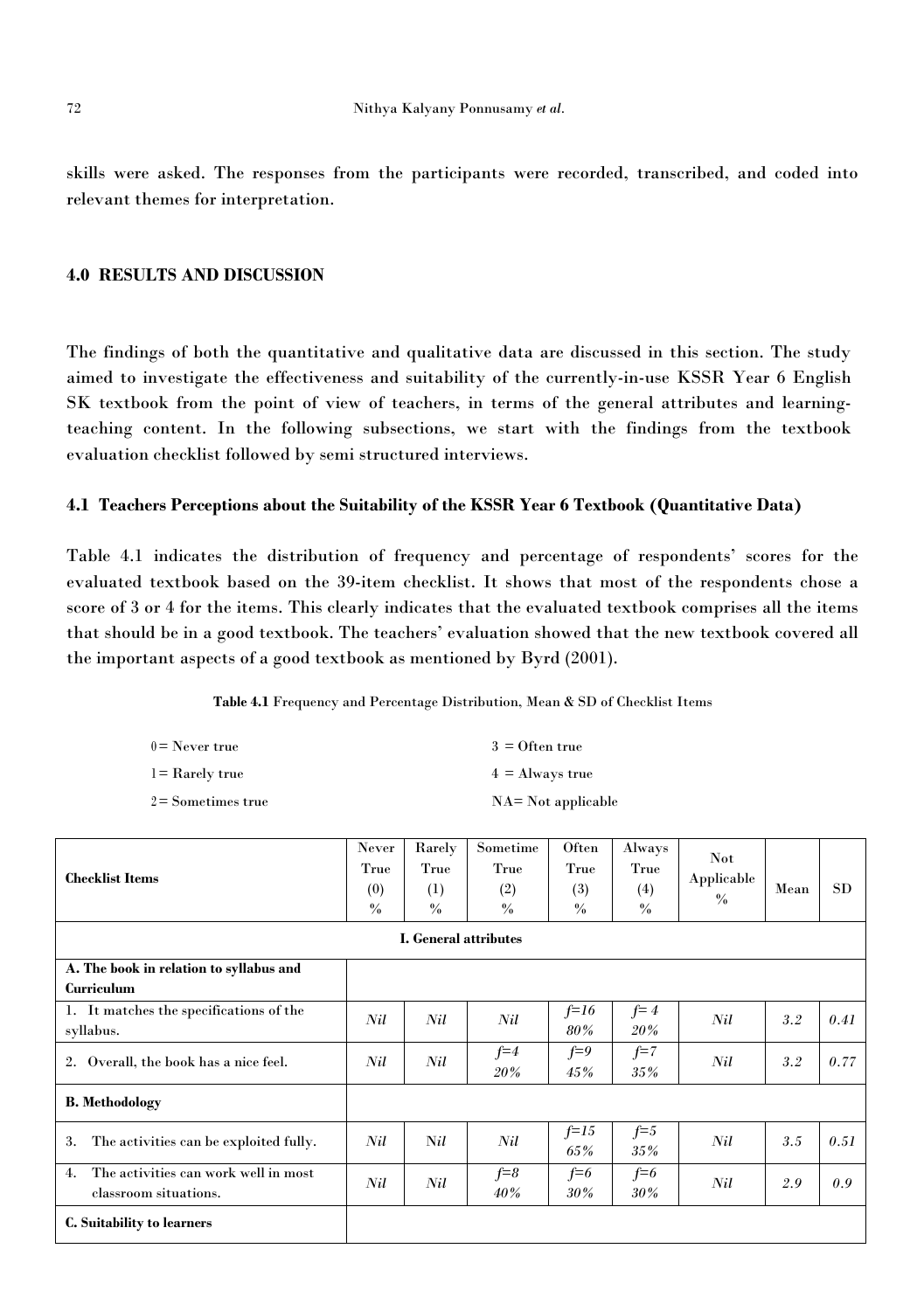| 5. It is compatible with the background                 | Nil     | Nil               | $f = 3$                       | $f=11$        | $f=6$               | Nil | 3.2     | 0.67 |
|---------------------------------------------------------|---------|-------------------|-------------------------------|---------------|---------------------|-----|---------|------|
| knowledge and level of students.                        |         |                   | 15%<br>$f=4$                  | 55%<br>$f=11$ | 30<br>$f=5$         |     |         |      |
| 6. It addresses learning targets.                       | Nil     | Nil               | 20%                           | 55%           | $25\,\%$            | Nil | 2.95    | 0.69 |
| D. Physical and utilitarian attributes                  |         |                   |                               |               |                     |     |         |      |
| 7. It is appropriately priced.                          | Nil     | Nil               | $F=2$                         | $f=12$        | $f=6$               | Nil | $3.2\,$ | 0.62 |
|                                                         |         |                   | 10%                           | 60%           | $30\,\%$            |     |         |      |
| 8. Its layout is attractive.                            | Nil     | Nil               | $f=1$                         | $f=13$        | $f=6$               | Nil | 3.25    | 0.55 |
|                                                         |         |                   | 5%                            | 65%           | $30\%$              |     |         |      |
| It indicates efficient use of text and<br>9.<br>visuals | Nil     | Nil               | $f = 2$<br>10%                | $f=10$<br>50% | $f = 8$<br>$40\,\%$ | Nil | 3.30    | 0.66 |
| E. Efficient layout of supplementary                    |         |                   |                               |               |                     |     |         |      |
| <b>Materials</b>                                        |         |                   |                               |               |                     |     |         |      |
| 10 The book is supported by suitable                    |         |                   |                               |               |                     |     |         |      |
| material like a workbook, audio, or                     | $f=5$   | $f=1$             | $f=9$                         | $f=4$         | Nil                 | Nil | 1.65    | 1.09 |
| multimedia.                                             | $25\%$  | 5%                | 45%                           | 25%           |                     |     |         |      |
| 11. The book is supported by other                      | $f=4$   | $f=4$             | $f=9$                         | $f = 3$       | Nil                 | Nil | 2.0     | 0.86 |
| materials like review and test units.                   | $20\%$  | $20\%$            | $45\%$                        | 15%           |                     |     |         |      |
| 12. There is a useful teacher's guide to aid            | $f = 3$ | $f=4$             | $f=6$                         | $f=7$         | Nil                 | Nil | 1.85    | 1.09 |
| the Teacher                                             | 15%     | 20%               | 30%                           | 35%           |                     |     |         |      |
| F. General content                                      |         |                   |                               |               |                     |     |         |      |
|                                                         |         | $f = 2$           |                               | $f=16$        | $f=2$               |     |         |      |
| 13. Tasks move from simple to complex.                  | Nil     | 10%               | Nil                           | $80\%$        | 10%                 | Nil | 2.9     | 0,72 |
| 14. Tasks are varied                                    | Nil     | $f=2$             | $f=4$                         | $f=11$        | $f=3$               | Nil | 2.75    | 0.85 |
|                                                         |         | 10%               | 20%                           | 55%           | 15%                 |     |         |      |
| 15. Tasks support teaching objectives.                  | Nil     | $f = 2$           | $f=4$                         | $f=10$        | $f=4$               | Nil | 2.65    | 0.81 |
|                                                         |         | 10%               | $20\%$                        | 50%           | $20\,\%$            |     |         |      |
| 16. The language in the textbook natura                 | Nil     | $f = 2$           | $f=5$                         | $f=11$        | $f=2$               | Nil | 2.65    | 0.81 |
| and real.                                               |         | 10%               | $25\%$                        | 55%           | 10%                 |     |         |      |
| 17. The material is fairly recent.                      | Nil     | Nil               | $f=3$<br>15%                  | $f=16$<br>80% | $f=1$<br>5%         | Nil | $2.9\,$ | 0.4  |
|                                                         |         |                   | II. Language-teaching content |               |                     |     |         |      |
| G. Listening                                            |         |                   |                               |               |                     |     |         |      |
| 18. The book has appropriate listening                  |         |                   | $f=7$                         | $f=6$         | $f=7$               |     |         |      |
| tasks with well-defined goals.                          | Nil     | Nil               | $35\%$                        | 30%           | $35\%$              | Nil | 2.9     | 0.4  |
| 19. Tasks are authentic or close to real                |         | $f=1$             | $f = 8$                       | $f=6$         | $f=5$               |     |         |      |
| language situations.                                    | Nil     | $15\%$            | 40%                           | $30\%$        | $25\,\%$            | Nil | 3.1     | 0.91 |
| 20. Various listening contexts such as                  |         |                   |                               |               |                     |     |         |      |
| formal                                                  | Nil     | $f = 3$<br>$15\%$ | $f=2$<br>$20\%$               | $f=9$<br>45%  | $f=6$<br>$30\%$     | Nil | 2.75    | 0.91 |
| vs. informal contexts are considered.                   |         |                   |                               |               |                     |     |         |      |
| H. Speaking                                             |         |                   |                               |               |                     |     |         |      |
| 21. Activities are developed to initiate                |         | $f=2$             | $f=5$                         | $f=10$        | $f=3$               |     |         |      |
| meaningful communication.                               | Nil     | $10\%$            | 25%                           | 50%           | 15%                 | Nil | 3       | 0.73 |
| 22. Individual, pair and group work are                 |         | $f=2$             |                               | $f=12$        | $f=6$               |     |         |      |
| given equal emphasis.                                   | Nil     | 10%               | Nil                           | 60%           | 30%                 | Nil | 3.1     | 0.85 |
| I. Reading                                              |         |                   |                               |               |                     |     |         |      |
|                                                         |         |                   |                               |               |                     |     |         |      |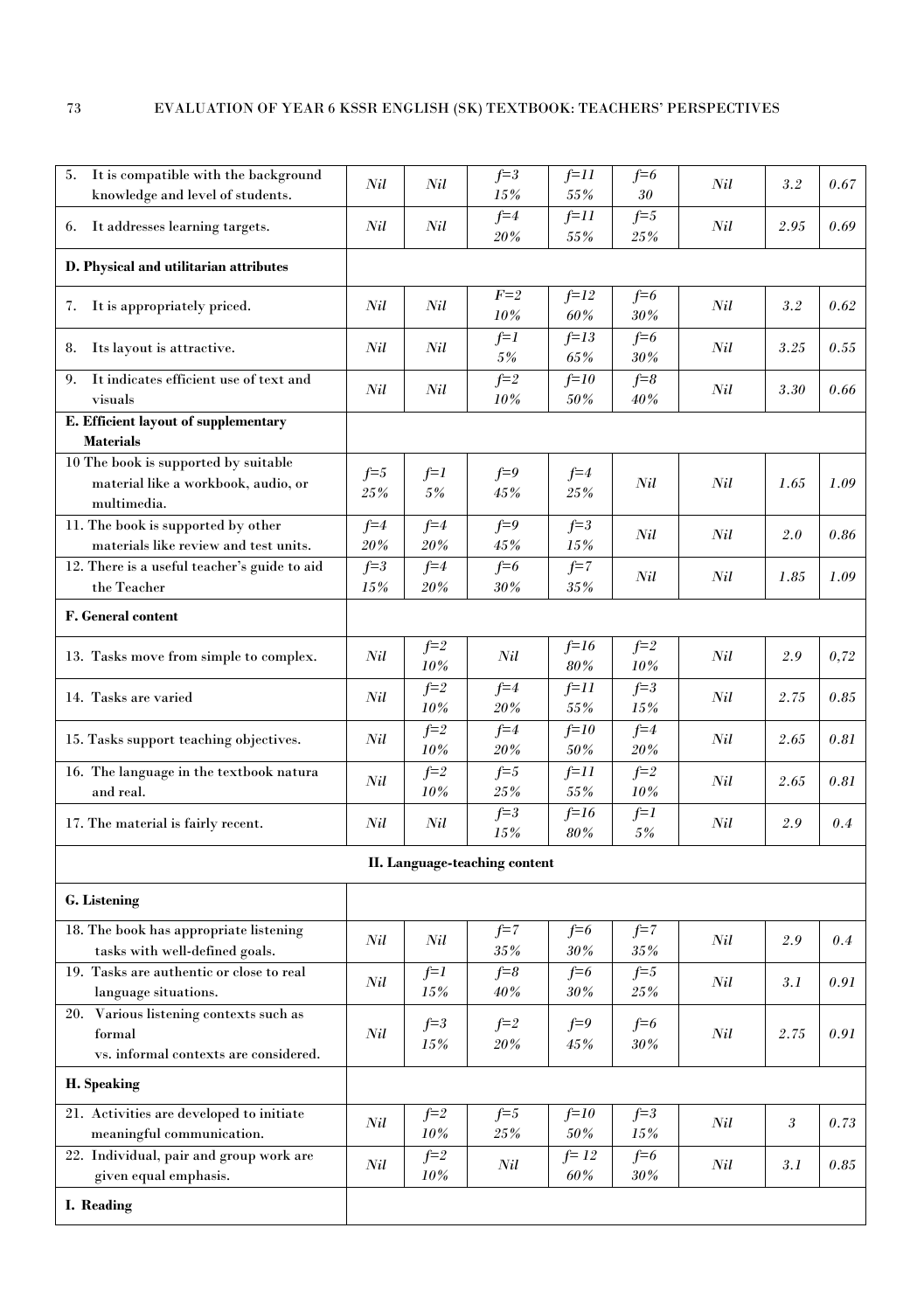| 23. Length is appropriate.                                                                                        | Nil | Nil             | $f = 4$<br>20%      | $f=12$<br>60%          | $f=4$<br>20%       | Nil | 2.9        | 0.64 |
|-------------------------------------------------------------------------------------------------------------------|-----|-----------------|---------------------|------------------------|--------------------|-----|------------|------|
| 24. Difficulty level is appropriate.                                                                              | Nil |                 |                     | $f=16$<br>80%          | $f=4$<br>20%       | Nil | 3.2        | 0.41 |
| 25. Texts are interesting                                                                                         | Nil | $f=2$<br>10%    | Nil                 | $f=12$<br>60%          | $f=6$<br>$30\%$    | Nil | 3.2        | 0.62 |
| J. Writing                                                                                                        |     |                 |                     |                        |                    |     |            |      |
| 26. Tasks have achievable goals and take<br>into<br>consideration learner capabilities.                           | Nil | $f=2$<br>10%    | $f=1$<br>5%         | $f=14$<br>70%          | $f = 3$<br>15%     | Nil | 2.9        | 0.79 |
| 27. Tasks are interesting.                                                                                        | Nil | $f=2$<br>10%    | $f = 2$<br>10%      | $f=12$<br>60%          | $f=4$<br>20%       | Nil | 2.85       | 0.88 |
| K. Vocabulary                                                                                                     |     |                 |                     |                        |                    |     |            |      |
| 28. The load (number of new words in each<br>lesson) is appropriate to the level of<br>students.                  | Nil | $f=2$<br>10%    | Nil                 | $f=15$<br>75%          | $f = 3$<br>15%     | Nil | 2.95       | 0.76 |
| 29. There is a good distribution (simple to<br>complex) of vocabulary load across<br>chapters and the whole book. | Nil | Nil             | $f=5$<br>$25\%$     | $f=10$<br>50%          | $f=5$<br>25%       | Nil | 3.0        | 0.73 |
| 30. New words are sufficiently repeated and<br>recycled across the book.                                          | Nil | $f=2$<br>$10\%$ | $f = 3$<br>15%      | $f=2$<br>10%           | $f = 13$<br>$65\%$ | Nil | 2.85       | 0.88 |
| 31. Words are contextualized                                                                                      | Nil | Nil             | $f=5$<br>$25\%$     | $f=10$<br>50%          | $f=5$<br>$25\%$    | Nil | 3.0        | 0.73 |
| L. Grammar                                                                                                        |     |                 |                     |                        |                    |     |            |      |
| 32. Grammar is contextualized.                                                                                    | Nil | Nil             | $f=6$<br>30%        | $f=11$<br>55%          | $f = 3$<br>15%     | Nil | 2.85       | 0.67 |
| 33. Grammar items are repeated<br>throughout the<br>book.                                                         | Nil | $f=2$<br>10%    | $f = 4$<br>20%      | f=11<br>55%            | $f = 3$<br>15%     | Nil | 2.9        | 0.89 |
| <b>M. Pronunciation</b>                                                                                           |     |                 |                     |                        |                    |     |            |      |
| 34. Tasks are useful.                                                                                             | Nil | Nil             | $f=4$<br>20%        | $f=14$<br>70%          | $f=2$<br>10%       | Nil | 2.85       | 0.59 |
| 35. Tasks are interesting.                                                                                        | Nil | $f=4$<br>20%    | $f = 3$<br>15%      | $f=11$<br>55%          | $f = 2$<br>10%     | Nil | 2.85       | 0.59 |
| 36. They have clear instructions.                                                                                 | Nil | Nil             | $f = 2$<br>10%      | $f=15$<br>75%          | $f = 3$<br>15%     | Nil | 2.8        | 0.77 |
| N. Exercises                                                                                                      |     |                 |                     |                        |                    |     |            |      |
| 37. They are adequate.                                                                                            | Nil | Nil             | $f=2$<br>10%        | $f=16$<br>$\pmb{80\%}$ | $f=2$<br>10%       | Nil | 2.8        | 0.77 |
| 38. They are interesting.                                                                                         | Nil | $f=2$<br>10%    | $f=6$<br>30%        | $f=10$<br>50%          | $f = 3$<br>15%     | Nil | 2.95       | 0.83 |
| 39. They help students with mixed abilities.                                                                      | Nil | $f=1$<br>5%     | $f=4$<br><b>20%</b> | $f=11$<br>55%          | $f=4$<br>20%       | Nil | $\bf 2.85$ | 0.88 |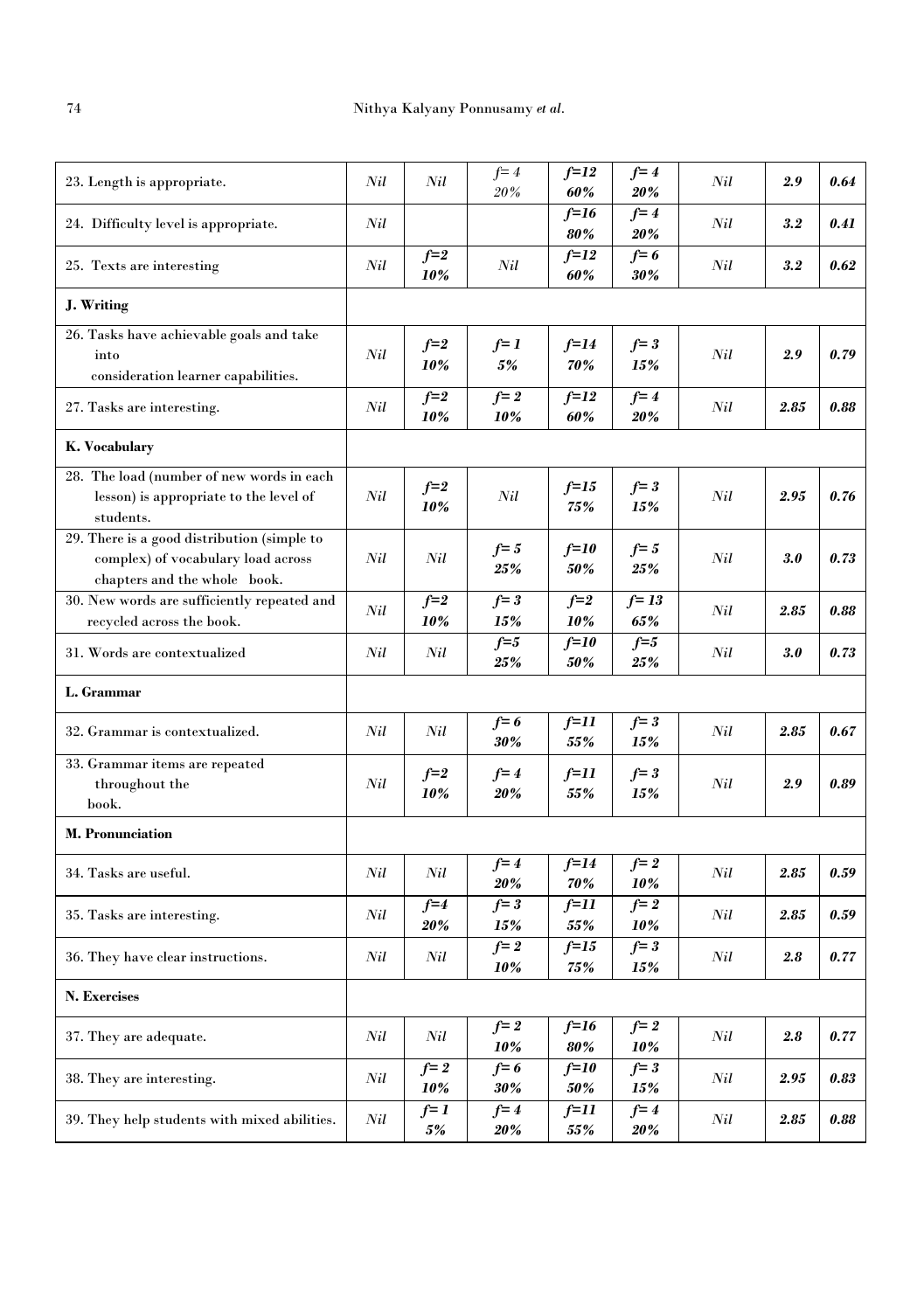For checklist item 1, 80% of the respondents gave score 3 (high usefulness) which shows the teachers felt that the textbook really matched the specification of the Year 6 English SK syllabus. A high mean score of 3.3, SD 0.47, can be noticed for checklist item 3, and teachers felt that the activities in the book could be fully exploited. Based on Nimehchisalem & Mukundan's (2015) interpretation guide (see Table 4.2, below), the findings show this current textbook is high in usefulness because the means for almost all the items are in the range of 2.81 – 3.60 range.

| <b>Scores</b>  | Range         | Interpretation        |
|----------------|---------------|-----------------------|
|                | $0.00 - 0.80$ | Negligible usefulness |
|                | $0.81 - 1.60$ | Low usefulness        |
| $\overline{2}$ | $1.61 - 2.80$ | Moderate usefulness   |
| 3              | 2.81-3.60     | High usefulness       |
| 5              | 3.61-4.00     | Very high usefulness  |

**Table 4.2** Checklist Interpretation Guide of Mean Scores (Nimehchisalem & Mukundan, 2015)

The items with frequency scores in the range of 0-1 have a mean range of 2.80 -1.61. This shows checklist items 10, 11, 12, 14, 15, 16, and 20 fell in this mean range and they were moderate in usefulness based on the percentage of score given by the teachers. Items 10, 11, and 12 are on efficient layout of supplementary materials of the textbook while items 14, 15, 16 are on general content, and item 20 is on listening skills. Item 10 in the checklist has the lowest mean of 1.65 but with a higher SD 1.09 because the scores ranked by the teachers were from 0 till 3 and they were tabulated far from the mean.<br>As a conclusion, based on the Tables 4.1 and 4.2, the current textbook can be said to be

compatible and suitable in terms of allitems except for certain areas such as lacking information and exposure on supplementary and audio materials. The positive side of the findings is that the mean and SD scores for all the items are on high in usefulness, which clearly indicates that the new KSSR Year 6 SK textbook is a good choice made by the Ministry of Education. Table 4.3 shows the mean and SD scores for general attributes of the textbook.

**Table 4.3** Mean and SD scores for General Attributes

| Components                                  | Mean    | SD   |
|---------------------------------------------|---------|------|
| Syllabus and curriculum                     | $3.2\,$ | 0.61 |
| Methodology                                 | $3.2\,$ | 0.76 |
| Suitability                                 | 3.05    | 0.68 |
| Physical and utilitarian attributes         | 3.25    | 0.60 |
| Efficient layout of supplementary materials | 1.83    | 1.01 |

**Overall**  $M = 2.82$   $SD = 0.96$ 

Specifically, for components in general attributes in the current KSSR Year 6 textbook, the highest score ( $M = 3.25$ , SD = 0.60) was found for the physical and utilitarian attributes, which comprises appropriate pricing, attractive layouts, and efficient use of texts and visuals. The book is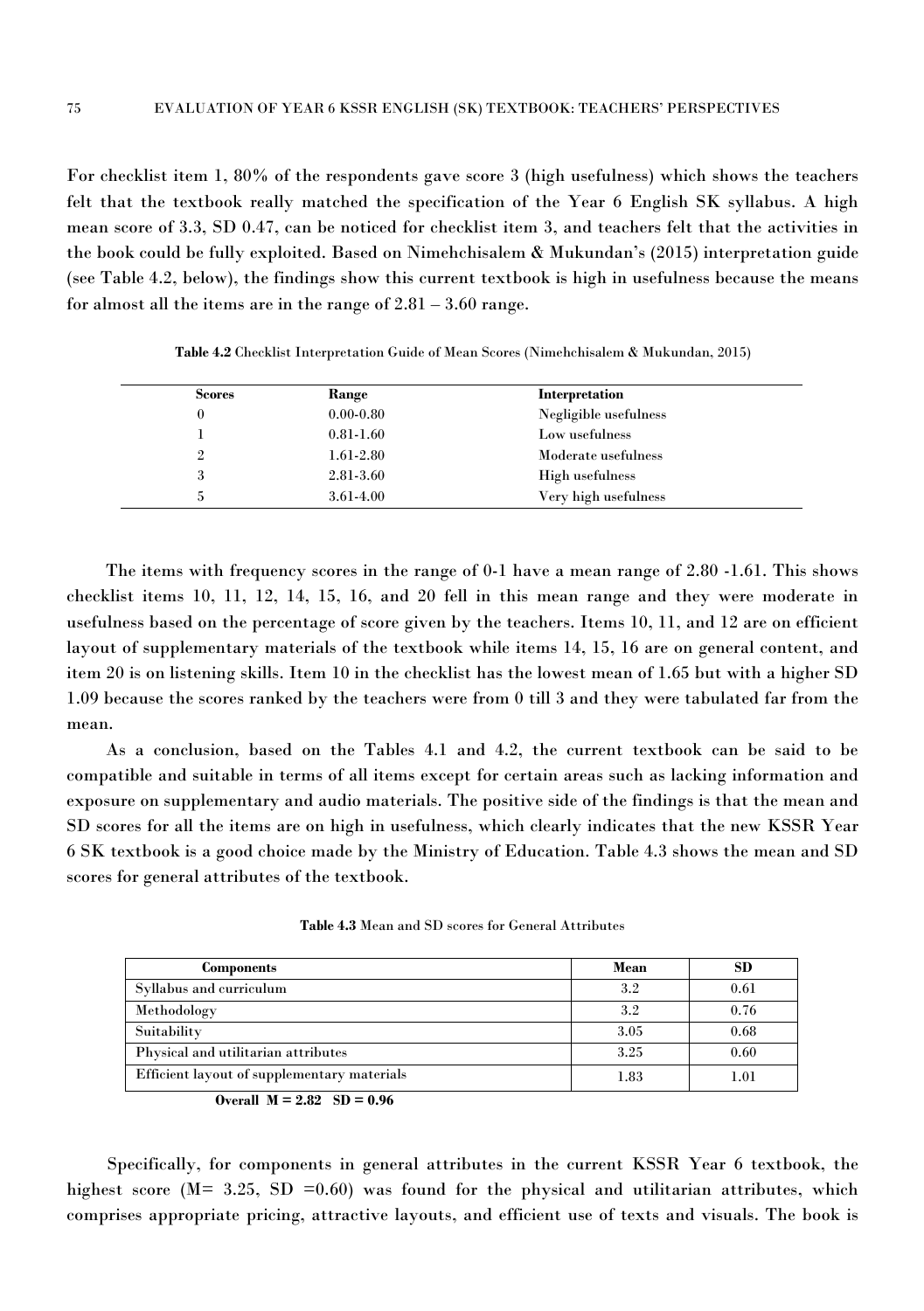priced at RM 9.90 and is considered to be a reasonable and affordable price, and the layout is said to be catchy and able attract the learners' interest.

Although syllabus and curriculum, and methodology have the same mean score  $(M = 3.2)$ , the syllabus and curriculum subtheme have a better score as its SD is more scattered around its mean where else the methodology components have an SD of 0.76, which means that the data are more dispersed. The respondents felt that the syllabus and curriculum are suitable for the current KSSR syllabus, and they gave a score of either 3 or 4. The lowest mean score  $(M = 1.83, SD 1.01)$  was reported for efficient layout of supplementary materials. Teachers mostly were unsure about the supplementary materials provided for the current textbook. Looking at the findings on this item, many teachers gave scores between 0-2 only because they were not really guided or given any supplementary materials.

As a conclusion, general attributes do give a major impact on the selection of textbooks. The textbook evaluated positively with a good and high usefulness level for general attributes even though the supplementary materials show a low Mean and SD.

| <b>Components</b>      | Mean                    | <b>SD</b> |
|------------------------|-------------------------|-----------|
| <b>General Content</b> | 2.77                    | 0.74      |
| Listening              | 2.88                    | 0.96      |
| Speaking               | 3.05                    | 0.78      |
| Reading                | 3.10                    | 0.57      |
| Writing                | 2.88                    | 0.82      |
| Vocabulary             | 2.85                    | 0.76      |
| Grammar                | 2.88                    | 0.72      |
| Pronunciation          | 2.85                    | 0.74      |
| Exercises              | 2.85                    | 0.80      |
| O <sub>var</sub> all   | $M = 9Q$<br>$SD = 0.77$ |           |

**Table 4.4** Mean and SD scores for Learning-teaching Content

**Overall M** = **2.9 SD** = **0.77** 

Specifically, for components in learning-teaching content (see Table 4.4) in the current KSSR Year 6 textbook, the highest score (M=3.10, SD=0.57) can be found for reading skills. Teachers gave a high score in this skill because they evaluated the texts provided in the textbook as sufficient for low to high levels and the difficulty level was appropriate too. Teachers felt that the length of text was appropriate, meaningful, and interesting.

Speaking skill has the second highest score  $(M=3.05, SD=0.78)$  because teachers evaluated the book as having appropriate listening tasks which were developed to initiate meaningful communication, with well-defined goals. Besides, teachers agreed that there is individual, pair, and group speaking activities which have also been given equal emphasis. Three aspects in the learningteaching component scored the same mean with different SD and they are Listening (M=2.88, SD= 0.96), Writing (M=2.88,SD= 0.82), and Grammar (M=2.88, SD=0.72).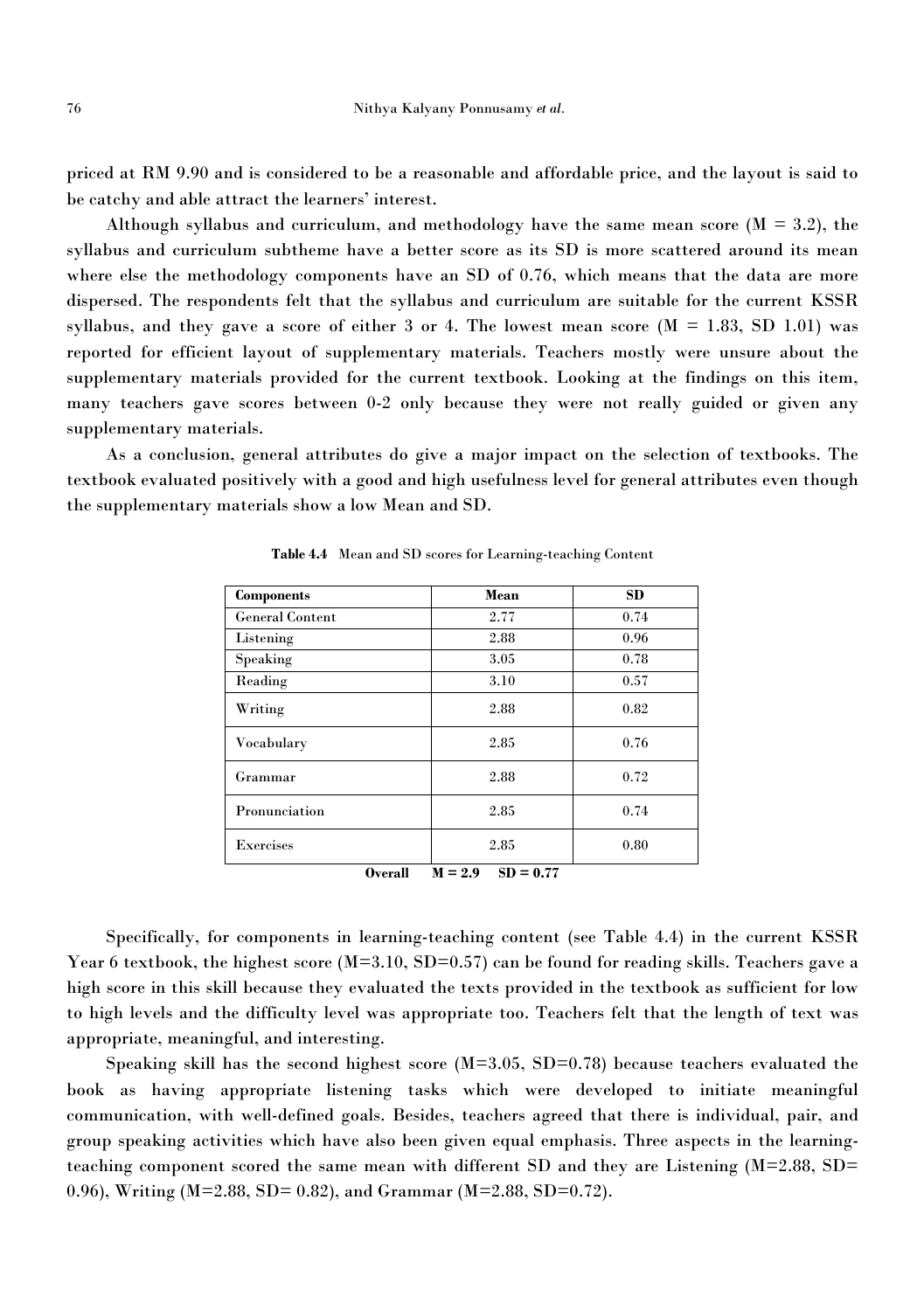From the above findings, listening skill has a better score in terms of SD compared to others. This means the scoring for listening is better compared to the other three skills. Teachers ranked it highest because they felt that the listening activities are appropriate and have well defined goals. Most of the tasks are authentic and close to real life situations. Apart from the listening skills, writing skills also has the same Mean but with slightly lower SD. Teachers felt that the writing tasks are varied and interesting. In addition, the learners' abilities have also been considered. Lastly the grammar aspect is said to be very contextualized and recurrent throughout the textbook.

The exercises, vocabulary and pronunciation elements also have the same Mean but with different SD for Exercises (M=2.85, SD=0.80), Vocabulary (M=2.85, SD=0.76), and Pronunciation (M=2.85, SD=0.74). The SD value for the exercises criteria is higher because teachers consider the instructions to be clear for each exercise, adequate, interesting, and able to help students with different abilities. Next, the teachers deem the vocabulary in terms of word load in each unit as equally introduced with agood distribution throughout the entire textbook. The words are contextualized and taught based on students' levels and abilities. The general content reported the lowest mean value (M=2.77, SD=0.74).

#### **4.2 Teachers Perceptions about the Suitability of the KSSR Year 6 Textbook (Qualitative Data)**

The interviews were carried out involving five teachers who are teaching Year 6 students. This interview was conducted to find out the perceptions of the teachers towards the suitability of the Year 6 KSSR (SK) English Textbook to the learners. Their responses gave valuable insight towards the betterment of the current textbook especially in tackling the study needs in the future. The themes used to interpret the interview were sufficiency, suitability to learners, learning-teaching content, and English language skills (listening, speaking, reading, and writing). Based on the interviews, in general all of them said they are satisfied with the textbook as it issuitable for both the learners and teachers. Teachers agreed that the current textbook was sufficient and could be the main reference for the learners and suitable for their age in terms of content, illustrations, and needs of learners. Looking at the theme related to learning-teaching content, all five teachers agreed that all four main skills were covered equally and were arranged accordingly from listening and speaking, reading, and writing skills throughout the textbook. When looking at each skill specifically, some teachers suggested to have audio as supplementary materials for the listening skills to give more exposure to this skill. Some teachers also commented that speaking activities in the book were interesting and many new issues were discussed. For the reading skills, the teachers felt that the content was sufficient but need to have more variety types of reading texts such as news, brochures, and dialogues. Lastly the writing skills tasks and exposure to writing are said to be suitable for all three levels of learners but suggested that additional UPSR writing format should be added.

In summary, looking at both the quantitative and qualitative findings, it can be said that the Year 6 KSSR English SK Textbook presently used in Johor primary SK schools is highly useful for the learners, in terms ofgeneral attributes and learning-teaching content. The findings from the checklist showed that the current textbook was high in usefulness in terms of its general attributes in relation to syllabus and curriculum, the methodology, the book's suitability to learners, and physical and utilitarian attributes. Unfortunately, one aspect of efficient outlay of supplementary materials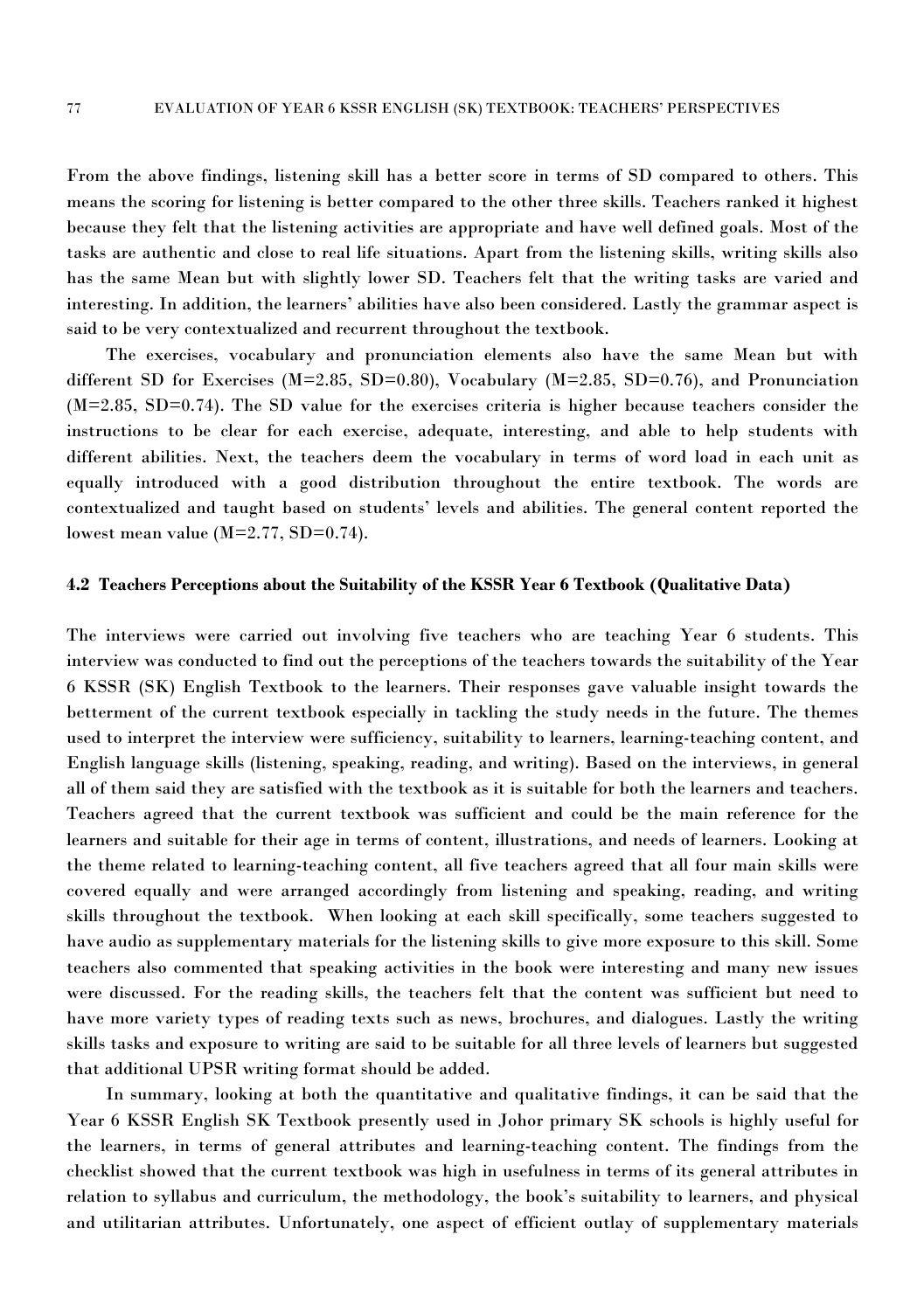was moderate in usefulness because the current textbook as many schools and teachers were unaware of the supporting materials provided. Secondly, from the aspect of learning-teaching content, the findings also showed high usefulness. The eight important aspects covered were speaking, grammar, listening, reading, and writing skills, vocabulary, pronunciation, and exercises.

## **5.0 CONCLUSION**

This study investigated the suitability of the current Year 6 KSSR (SK) English textbook towards the learners from the perception of teachers. It has expanded upon research on textbook evaluation and provides some insights on the effectiveness and suitability of the Year 6 KSSR (SK) English textbook to teachers and textbook designers. The textbook was published in the year of 2015 by local authors. The findings from the mixed-mode design showed that the textbook used in primary schools, is highly beneficial for the pupils in terms of general attributes and learning-teaching content of the textbook. In recent years, more countries including Malaysia have adopted the CEFR for English Language. This move has brought in globally produced textbooks and textbooks such as the Year 6 KSSR English textbook are being phased out and replaced with globally produced textbooks. Evaluation of the new 'global' textbooks such as Pulse 2, Get Smart and Super Minds have raised concerns about the limitations of the textbooks. Studies based on teachers' perceptions show that the new 'global' textbooks also need improvements to meet local learner needs, among others, in terms of cultural content as the new textbooks are based on international cultures. This has led to more challenges for teachers when using these textbooks. To overcome this concern, we suggest that the 'global' textbooks be adapted to suit local needs. Thus, rather than adopting the books, these books could be 'customised' to suit local learner needs. In this way, creating a custom textbook could be done by bringing in Malaysian authors and textbook designers who have vast experience and knowledge in ELT textbook design. A customized Pulse 2 or get Smart, for example, would then be infused with local culture and improved based on the perceptions of teachers, which would be better suited than the global textbooks in their original form that are meant for an international context. Perceptions of teachers, as the end users of the textbooks, should be given more importance when selecting textbooks. In fact, textbook evaluation should be a crucial part of textbook selection. Most selections are undertaken by the Ministry of Education (MOE) with its team of experts that may include experienced teachers. We suggest textbook evaluation by the teachers who are themselves using the textbooks, as a key step for the selection of textbooks. Thus, this calls for evaluation of textbooks prior to selection and use, as well as while-in-use, as this could help the Ministry of Education (MOE) to reconsider the suitability of the textbooks that have been prescribed for use in Malaysian schools.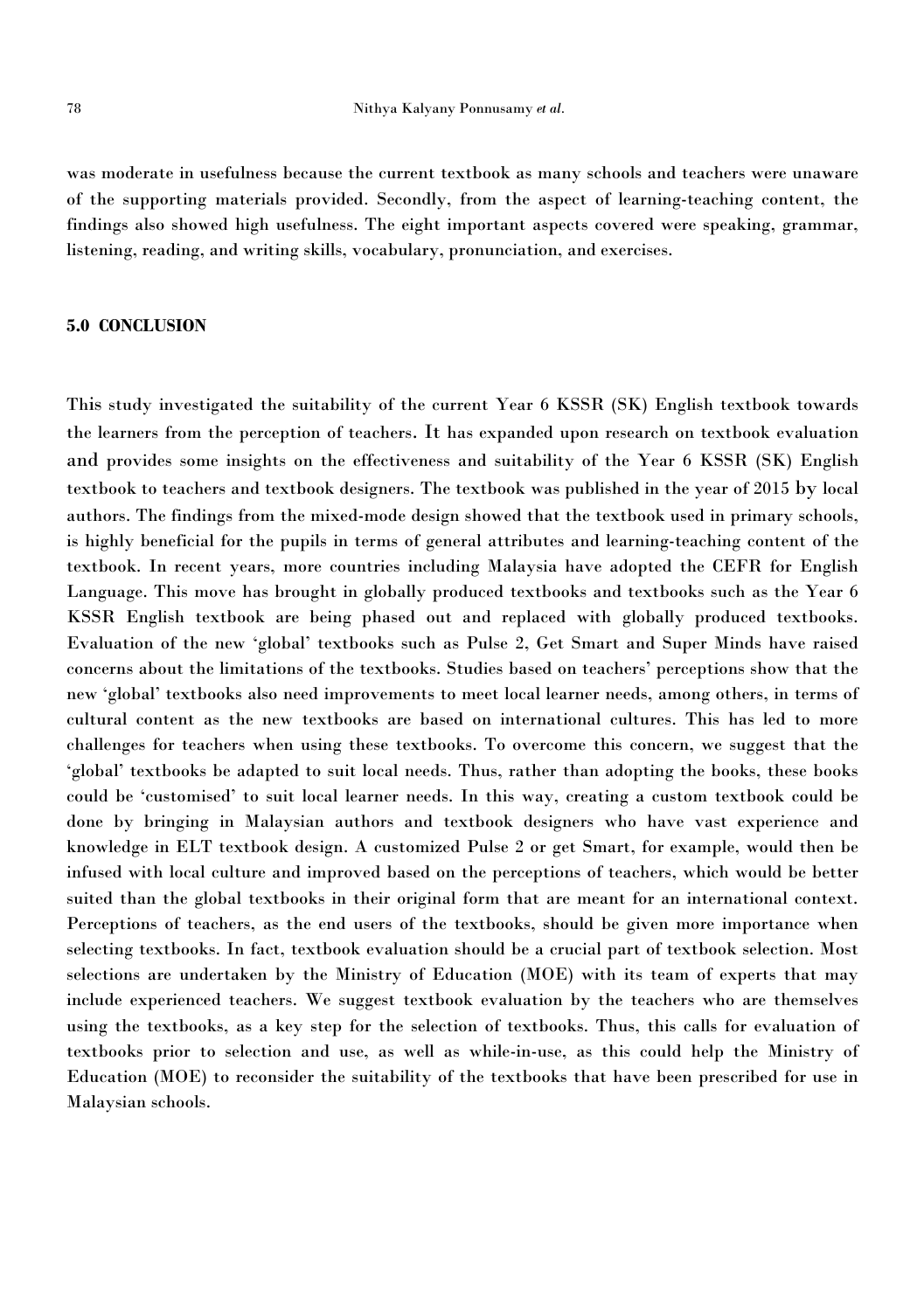#### **REFERENCES**

- Abdul Rahim, H., & Jalalian Daghigh, A. 2019. Locally Developed Versus Global Textbooks: An Evaluation of Cultural Content in Textbooks Used in English Language Teaching in Malaysia. *Asian Englishes*. 1-15. Doi:10.1080/13488678.2019.1669301
- Brown, D. H. 2000. *Principles ofLanguage Learning & Teaching*. 4th ed. New York: Longman. 49-58.
- Byrd, P. 2001. Textbooks: Evaluation for Selection And Analysis for Implementation. In M. Celce- Murcia (ed.). *Teaching English a Second of Foreign Language*. 3rd ed. Boston: Heinle & Heinle/ Thompson Learning. 415-424.
- Cunningsworth, A. 1984. *Evaluating and Selecting EFL Teaching Materials.* London: Heinemann.
- Cunningsworth, A. 1995. *Choosing Your Coursebook*. Oxford: Macmillan Education.
- Johar, N. A. & Abdul Aziz, A. 2019. Teachers' Perceptions on using the Pulse 2 Textbook. *Journal of Educational Research and Indigenous Studies.* 2(1): 2-16.
- Khoo, H. S. 2015. Teachers' Evaluation of KBSM Form 4, 5 English Textbooks Used in the Secondary Schools in Penang, Malaysia. Advances in Language and Literary Studies. 128-131.
- Kırkgöz, Y. 2009. Evaluating the English Textbooks for Young Learners of English at Turkish Primary Education. *Procedia Social and Behavioral Sciences*.
- McGrath, I. 2002. *Materials Evaluation and Design for Language Teaching*. Edinburgh: Edinburgh University Press.
- Mohammad Din, F. F. & Yamat, H. 2020. Challenges faced by teachers in using Supermind Textbook. *International Journal of Academic Research in Progressive Education and Development*. 9(1): 122-133.
- Mohamad Uri, N. F. and Abd Aziz, M. S. 2018. Implementation of CEFR in Malaysia: Teachers" Awareness and the Challenges. *3L: The Southeast Asian Journal of English Language Studies* 24(3): 168-183.
- Mukundan, J., Hajimohammadi, R., &Nimehchisalem, V. 2011. Developing an English Language Textbook Evaluation Checklist. *Contemporary Issues in Education Research*. 4(6): 21-27
- M Mukundan, J., & Kalajahi, S. A. R.2013. Evaluation of Malaysian English Language Teaching Textbooks. *International Journal of Education and Literacy Studies*. 1(1): 38-46.
- Mukundan, V. N. 2015. Refinement of the English Language Teaching Textbook Evaluation Checklist. *Pertanika Journal of Social Science and Humanities*. 761-780.
- Neill, R. O. 1982. Why Use Textbook? *ELT Journal*. 36/2: 104-111.
- Renandya, J. C. 2002. *Methodology in Language Teaching*. Edinburgh, UK: Cambridge University Press.
- Richards, J. C. 2001. *Curriculum Development in Language Education*. Cambridge University Press.
- Sheldon, L. 1988. Evaluating ELT Textbooks and Materials. *ELT Journal*. 42(4): 237-246.
- Sungif, N. A. 2014. Evaluation of Malaysian Primary English Language Textbooks. *Advances in Language and Literary Studies*. 5: 5-9.
- Tomlinson, B. 1998. *Materials Development*. UK: Cambridge University Press.
- Tomlinson, B. 2008. *English Language Learning Material*. NY: Continnum Publishing Group.
- Hutchinson, T. & Torres, E. 1994. The Textbook as Agent Of Change. *ELT Journal*. 48/4: 315-328.